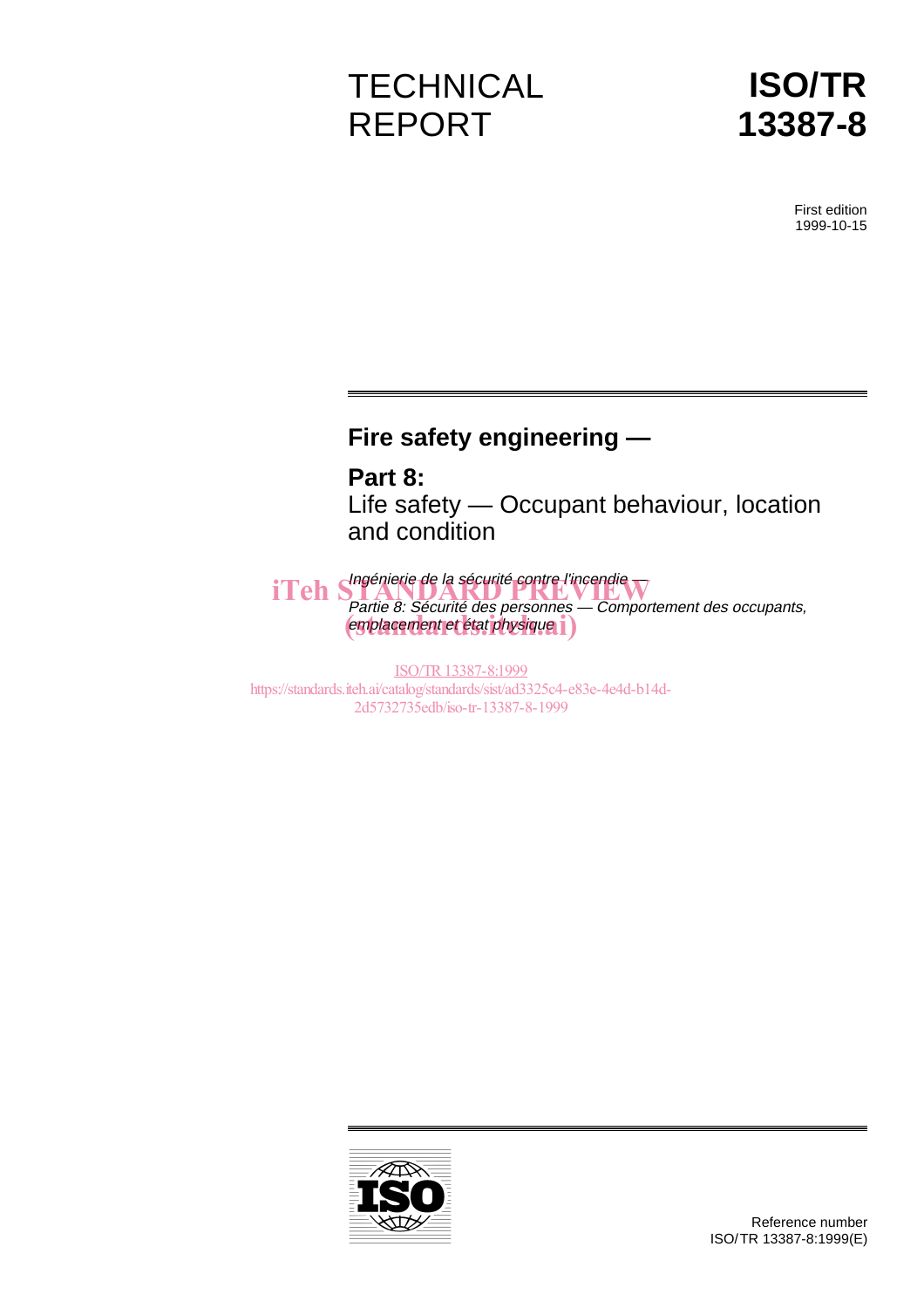# **Contents**

| https://standards.iteh.ai/catalog/standards/sist/ad3325c4-e83e-4e4d-b14d- |  |
|---------------------------------------------------------------------------|--|
|                                                                           |  |
|                                                                           |  |
|                                                                           |  |
|                                                                           |  |
|                                                                           |  |

C ISO 1999

International Organization for Standardization<br>Case postale 56 • CH-1211 Genève 20 • Switzerland Internet iso@iso.ch

Printed in Switzerland

All rights reserved. Unless otherwise specified, no part of this publication may be reproduced or utilized in any form or by any means, electronic<br>or mechanical, including photocopying and microfilm, without permission in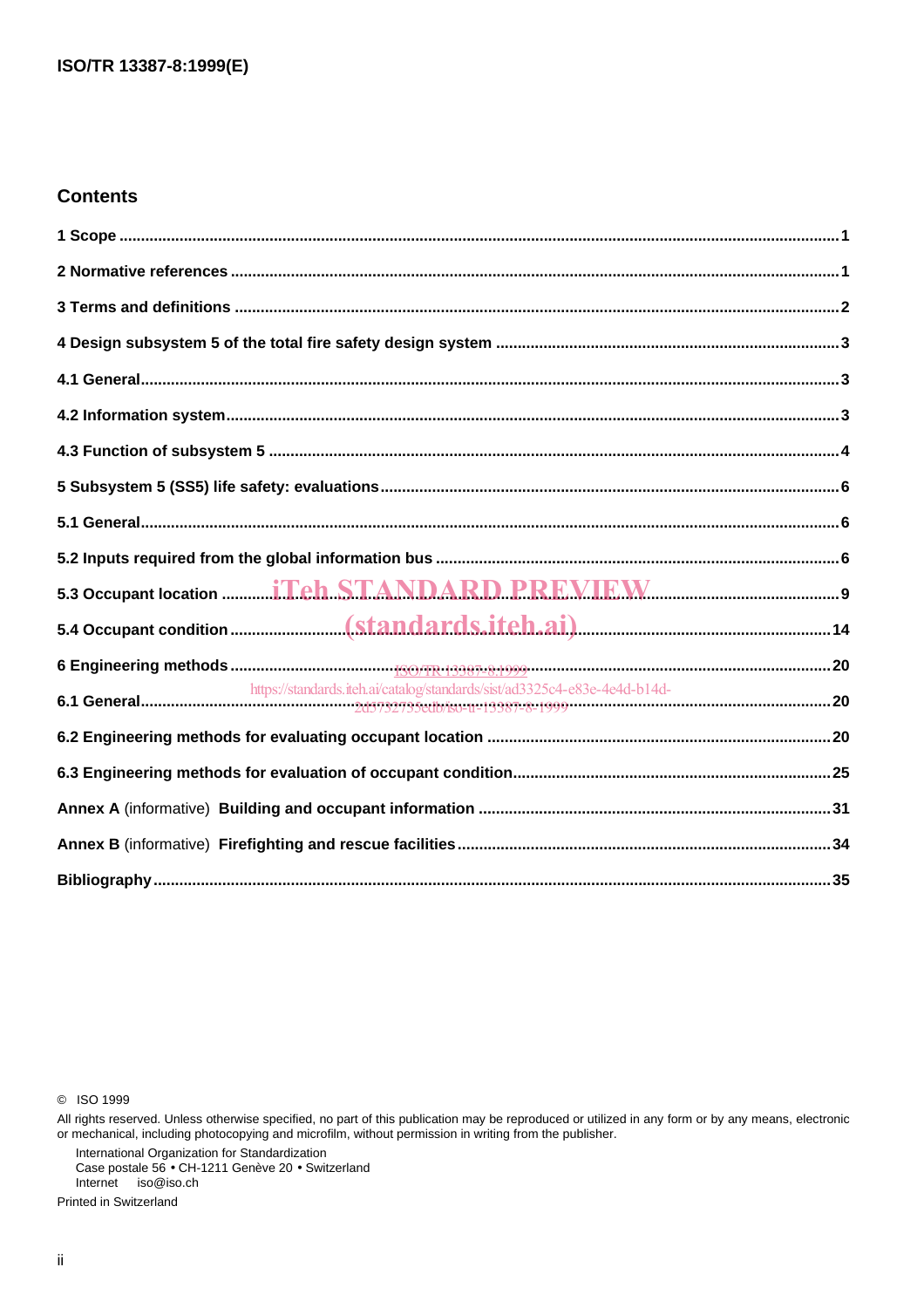# **Foreword**

ISO (the International Organization for Standardization) is a worldwide federation of national standards bodies (ISO member bodies). The work of preparing International Standards is normally carried out through ISO technical committees. Each member body interested in a subject for which a technical committee has been established has the right to be represented on that committee. International organizations, governmental and non-governmental, in liaison with ISO, also take part in the work. ISO collaborates closely with the International Electrotechnical Commission (IEC) on all matters of electrotechnical standardization.

The main task of ISO technical committees is to prepare International Standards, but in exceptional circumstances a technical committee may propose the publication of a Technical Report of one of the following types:

- type 1, when the required support cannot be obtained for the publication of an International Standard, despite repeated efforts;
- type 2, when the subject is still under technical development or where for any other reason there is the future but not immediate possibility of an agreement on an International Standard;
- type 3, when a technical committee has collected data of a different kind from that which is normally published as an International Standard ("state of the art", for example).

Technical Reports of types 1 and 2 are subject to review within three years of publication, to decide whether they<br>can be transformed into International Standards. Technical Reports of type 3 do not necessarily have to be can be transformed into International Standards. Technical Reports of type 3 do not necessarily have to be reviewed until the data they provide are considered to be no longer valid or useful.

ISO/TR 13387-8, which is a Technical Report of type 2, was prepared by Technical Committee ISO/TC 92, Fire safety, Subcommittee SC 4, Fire safety engineering R 13387-8:1999 https://standards.iteh.ai/catalog/standards/sist/ad3325c4-e83e-4e4d-b14d-

It is one of eight parts which outlines important aspects which need to be considered in making a fundamental approach to the provision of fire safety in buildings. The approach ignores any constraints which may apply as a consequence of regulations or codes; following the approach will not, therefore, necessarily mean compliance with national regulations.

ISO/TR 13387 consists of the following parts, under the general title Fire safety engineering:

- Part 1: Application of fire performance concepts to design objectives
- Part 2: Design fire scenarios and design fires
- Part 3: Assessment and verification of mathematical fire models
- Part 4: Initiation and development of fire and generation of fire effluents
- Part 5: Movement of fire effluents
- $-$  Part 6: Structural response and fire spread beyond the enclosure of origin
- Part 7: Detection, activation and suppression
- $-$  Part 8: Life safety Occupant behaviour, location and condition

Annexes A and B of this part of ISO 13387 are for information only.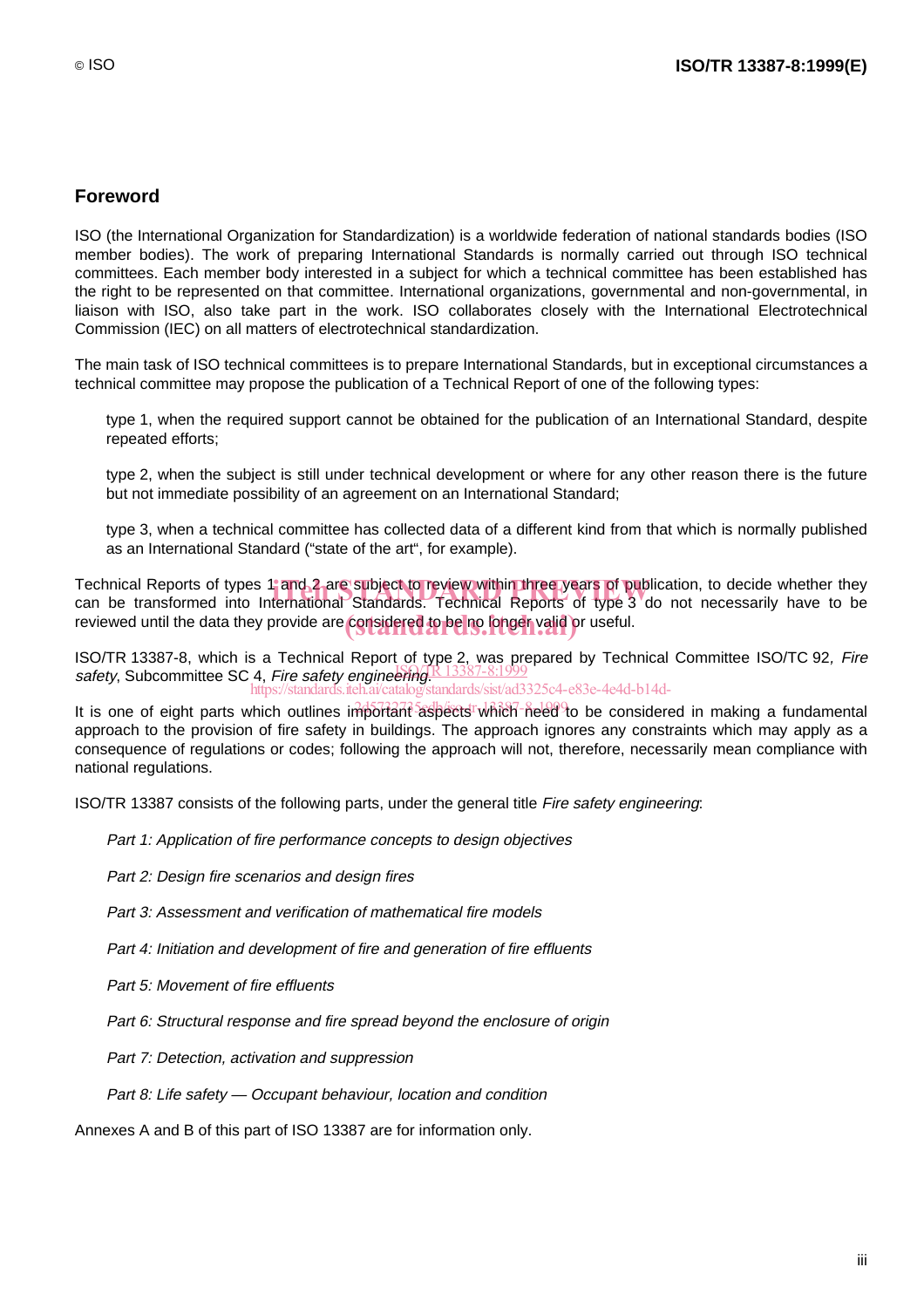# **Introduction**

This part of ISO 13387 provides guidance on engineering methods currently available for the evaluation of occupant behaviour, particularly escape behaviour, during a fire emergency and for the evaluation of occupant condition, particularly in relation to exposure to fire effluent and heat. These are reported as two major evaluation outputs: occupant location and condition.

In order to achieve these evaluations, detailed input information is required in four main areas:

- a) the building design and emergency life safety management strategy;
- b) the occupant characteristics;
- c) the fire simulation dynamics;
- d) the intervention effects.

The response of occupants to a fire condition is influenced by a whole range of variables in these four categories, related to the characterization of the occupants in terms of their number, distribution within the building at different times, their familiarity with the building, their abilities, behaviours and other attributes; the characterization of the building including its use, layout and services; the provision for warnings, means of escape and emergency management strategy; the interaction of all these features with the developing fire scenario and provisions for management strategy; the interaction of all these features with the developing fire scenario and provisions for<br>emergency intervention (fire brigade and rescue facilities). Key aspects on theses inputs are described in annexes A and B. (standards.iteh.ai)

This part of ISO 13387 is intended for use together with the other parts of ISO 13387. These latter provide the input information for this part of ISO 13387 but take up the output from this document.

https://standards.iteh.ai/catalog/standards/sist/ad3325c4-e83e-4e4d-b14d-

Clause 4 of this document outlines the information flow system for subsystem 5 (SS5), i.e. life safety, the life safety engineering flow chart, and the interactions between this part and the other parts of ISO 13387.

Clause 5 describes the processes involved in the evaluation of parameters relating to location and condition of building occupants exposed to a fire with respect to time. Occupant location and condition are outputs necessary for the global information bus to enable a determination of whether the life safety objectives of the design have been achieved. Life safety objectives and their evaluation is described in ISO/TR 13387-1.

Clause 6 is a discussion of the engineering methods available for the evaluations.

Further bibliography can be found in the other parts of ISO 13387.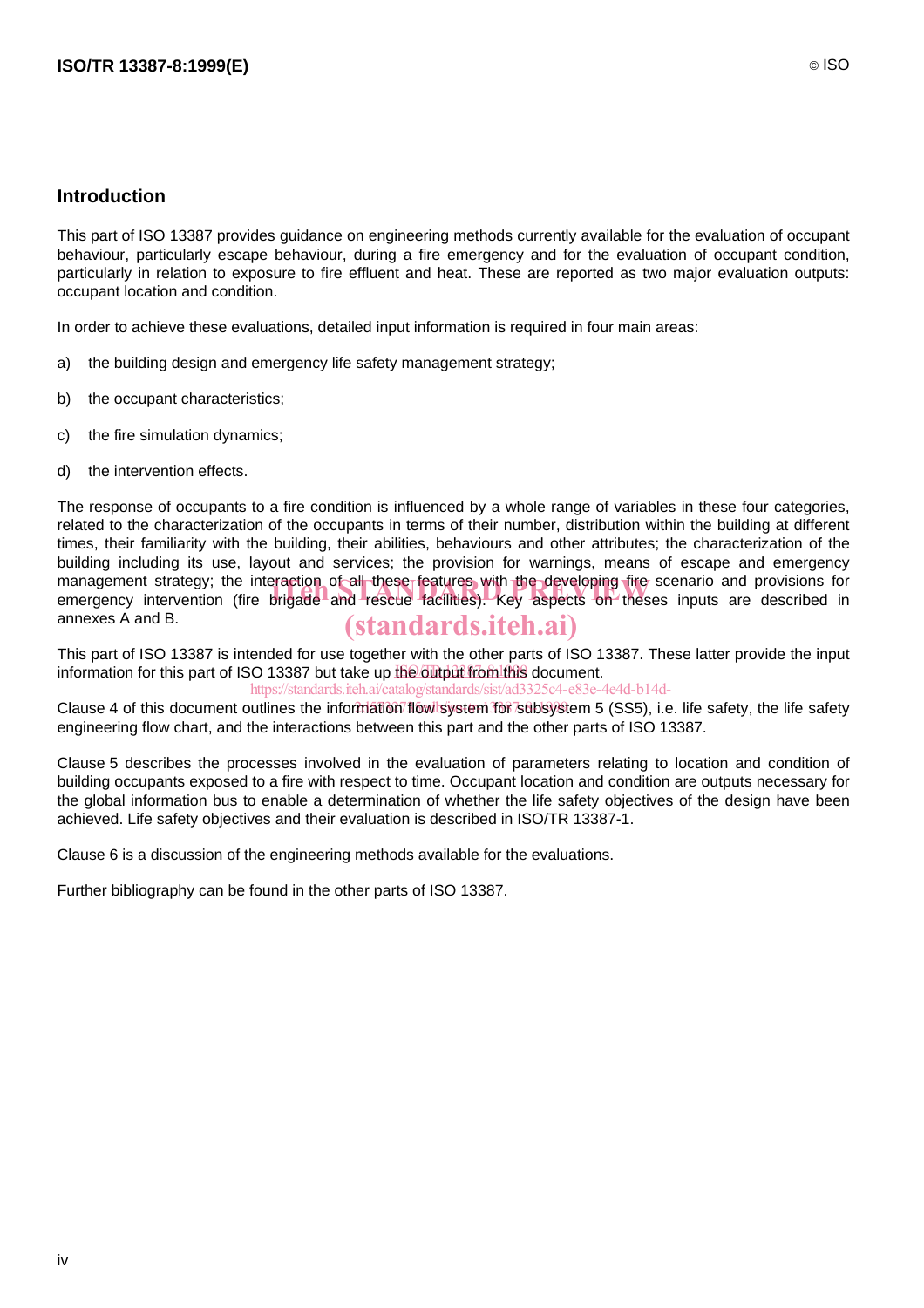# **Fire safety engineering —**

# **Part 8:** Life safety — Occupant behaviour, location and condition

# **1 Scope**

Should a fire occur in which occupants are exposed to fire effluent and/or heat, the objective of the fire safety engineering strategy is to ensure that such exposure does not significantly impede or prevent the safe escape (if required) of essentially all occupants, without their experiencing or developing serious health effects.

This part of ISO 13387 is intended to provide guidance to designers, regulators and fire safety professionals on the engineering methods available to evaluate the location and condition of the occupants of a building exposed to a<br>fire. fire.

This part of ISO 13387 addresses the assumptions that underlie the basic principles of designing for life safety and provides guidance on the processes, iassessments and calculations necessary to determine the location and condition of the occupants of the building with respect to-time 387-8-1999

This part of ISO 13387 also provides a framework for reviewing the suitability of an engineering method for assessing the life safety potential of a building for its occupants.

# **2 Normative references**

The following normative documents contain provisions which, through reference in this text, constitute provisions of this part of ISO/TR 13387. For dated references, subsequent amendments to, or revisions of, any of these publications do not apply. However, parties to agreements based on this part of ISO/TR 13387 are encouraged to investigate the possibility of applying the most recent editions of the normative documents indicated below. For undated references, the latest edition of the normative document referred to applies. Members of ISO and IEC maintain registers of currently valid International Standards.

ISO/TR 13387-1, Fire safety engineering — Part 1: Application of fire performance concepts to design objectives.

ISO/TR 13387-2, Fire safety engineering — Part 2: Design fire scenarios and design fires.

ISO/TR 13387-3, Fire safety engineering — Part 3: Assessment and verification of mathematical fire models.

ISO/TR 13387-4, Fire safety engineering — Part 4: Initiation and development of fire and generation of fire effluents.

ISO/TR 13387-5, Fire safety engineering — Part 5: Movement of fire effluents.

ISO/TR 13387-6, Fire safety engineering — Part 6: Structural response and fire spread beyond the enclosure of origin.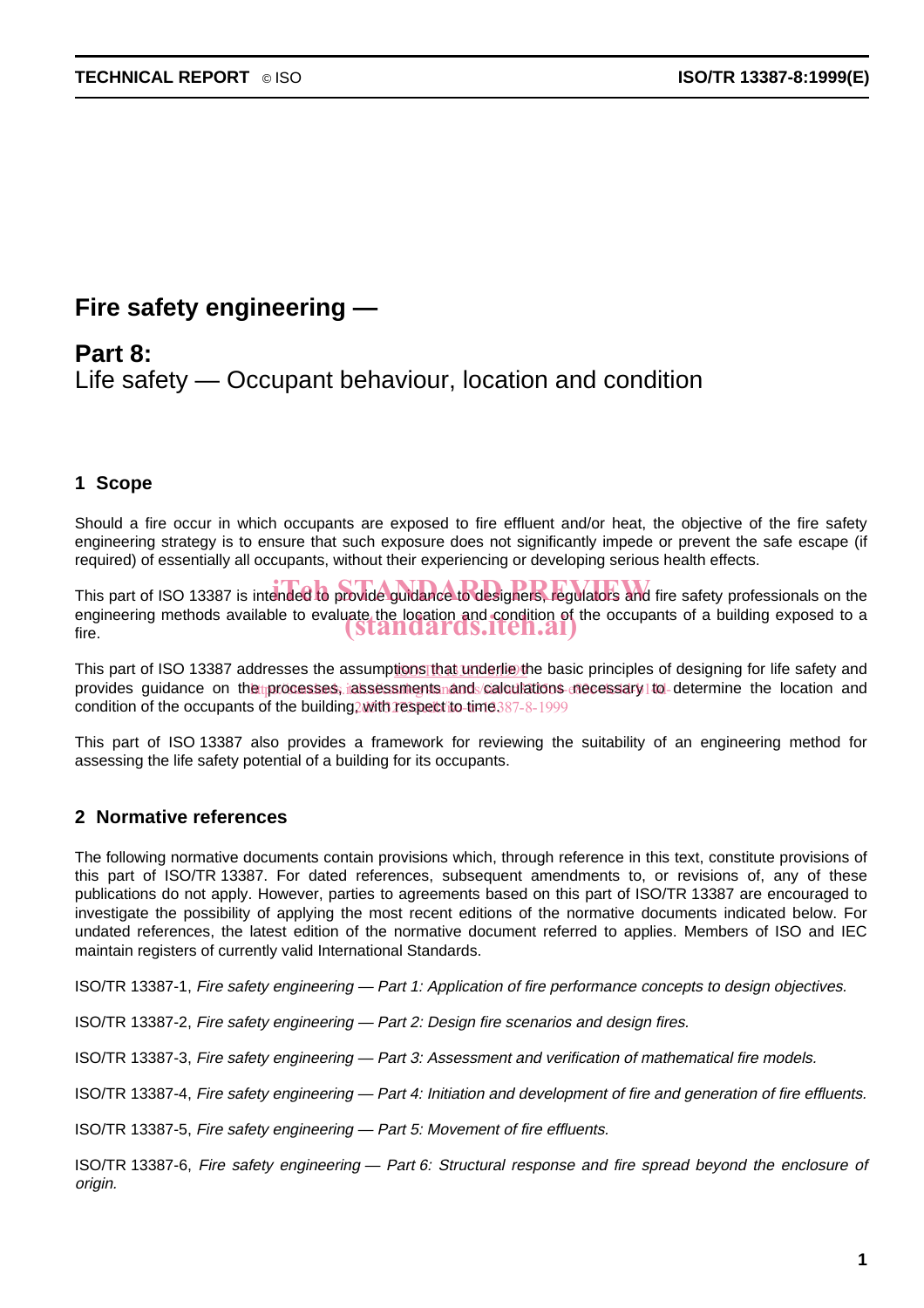ISO/TR 13387-7, Fire safety engineering — Part 7: Detection, activation and suppression.

ISO 13571: $-1$ <sup>1</sup>), Fire hazard analysis  $-$  Life-threatening components of fire.

ISO 13943, Fire safety — Vocabulary.

# **3 Terms and definitions**

For the purposes of this part of ISO 13387, the definitions given in ISO 13943, ISO/TR 13387-1 and the following apply:

#### **3.1**

#### **asphyxiant**

toxicant causing hypoxia, resulting in central nervous system depression with loss of consciousness and ultimately death

#### **3.2**

#### **defend in place**

life safety strategy in which occupants are encouraged to remain in their current location rather than to attempt escape during a fire

#### **3.3**

#### **evacuation process**

process which enables occupants of a building to reach a place of safety (where appropriate), consisting of pre-<br>movement and movement processes movement and movement processes

#### **3.4**

# **fractional effective concentration FEC**

# ISO/TR13387-8:1999

(standards.iteh.ai)

ratio of the concentration of amsirritantatosthat expectedato produce a3 given effect on an exposed subject; when not used with reference to a specific irritant, this temp represents the summation of FECs for all irritants in a combustion atmosphere

#### **3.5**

# **fractional effective dose**

# **FED**

ratio of the concentration of the asphyxiant toxicant to that concentration of the asphyxiant expected to produce a given effect on an exposed subject; when not used with reference to a specific asphyxiant, this term represents the summation of FEDs for all asphyxiants in a combustion atmosphere

#### **3.6**

#### **incapacitation**

state of physical inability to accomplish a specific task, for example safe escape from a fire

#### **3.7**

#### **irritation,**

 $\le$ sensory or upper respiratory $>$  the stimulation of nerve receptors in the eyes, nose, mouth throat and respiratory tract, causing varying degrees of discomfort and pain along with the initiation of a range of physiological responses (including reflex eye closure, tear production, coughing, bronchoconstriction)

#### **3.8**

#### **movement processes**

process which enables occupants of a building to reach a place of safety once they have begun to evacuate, where appropriate

 $(1)$  To be published.

 $\overline{a}$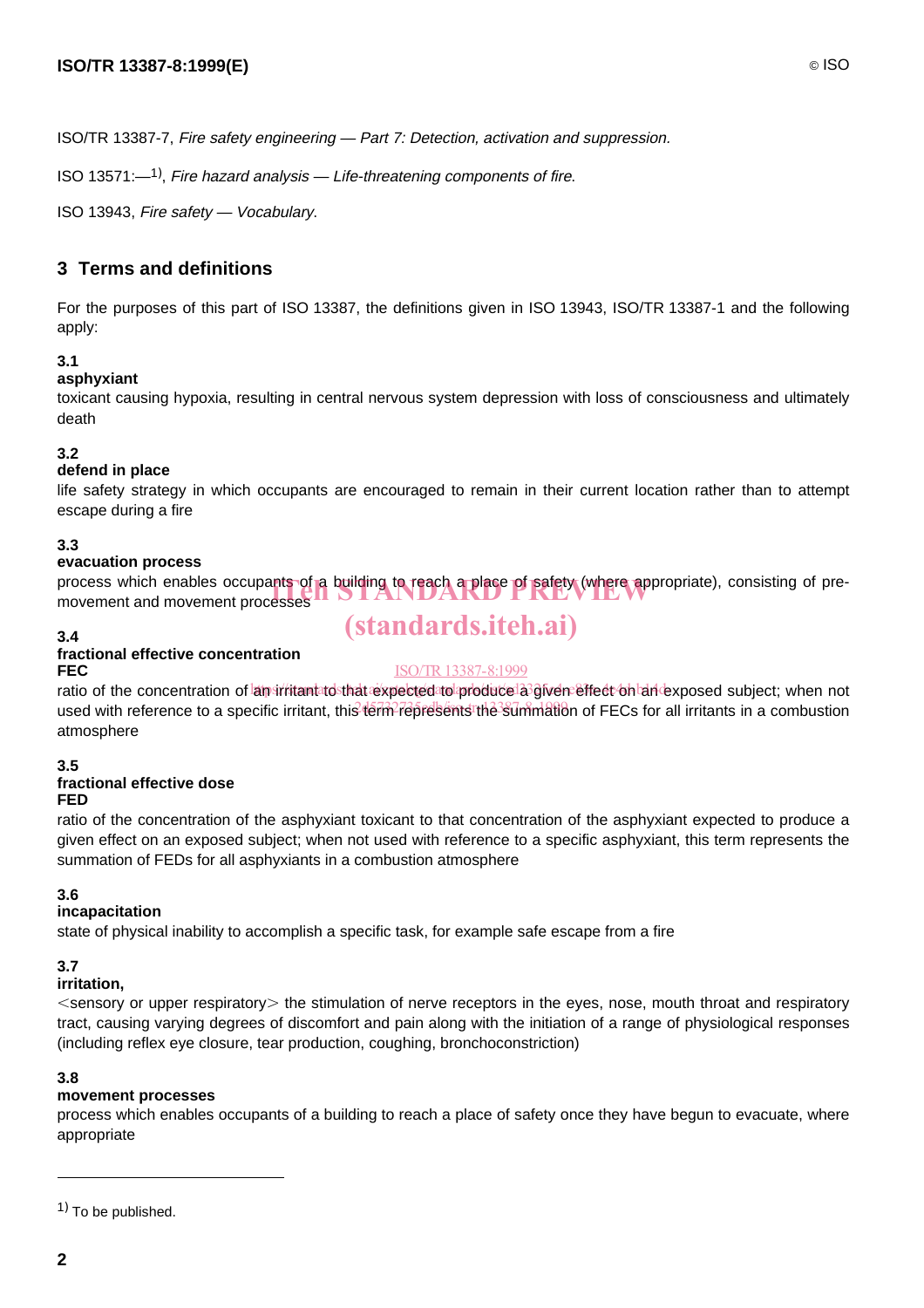# **3.9**

#### **pre-movement process**

process occurring during which the occupants recognize and respond to the alarm or cue of fire, where appropriate, before they begin to evacuate

NOTE This process can be divided into two components, "recognition" and "response" [see also **defend in place** (3.2) and **movement processes** (3.8)].

# **3.10**

### **recognition**

process occurring during the period after an alarm or cue has been given but before occupants of a building begin to respond

NOTE The recognition time ends when the occupants realize that there is a need to respond.

#### **3.11**

#### **response**

process occurring after occupants recognize the alarms or cues and begin to respond to them, but where appropriate, before they begin to evacuate

#### **3.12**

#### **impaired escape capability**

effects on willingness and efficiency of escape actions, which may delay, slow or prevent evacuation

# **4 Design subsystem 5 of the total fire safety design system** iTeh STANDARD PREVIEW

# **4.1 General**

# (standards.iteh.ai)

An ideal fire safety design would ensure that building occupants are able to reach a place of safety without ever<br>Isolate into sextest with as such heirs successive with a position has This should be the main design aritar coming into contact with or even being aware of fire effluent and/or heat. This should be the main design criterion<br>for the astaty of the mainlips://standards.iteh.av.catalog/standards/sist/ad332364-e83e-4e4d-b14d-thease.w for the safety of the majority of occupants in multi-compartment buildings. However, there will inevitably be some<br>2007 September 2008 2007 2007 12:3387-8-1999 2007 2007 2007 2007 2008 2017 2018 2019 2019 2019 2019 2019 20 potential scenarios when some occupants will become aware of or be exposed to fire effluent, particularly when the occupants are in the enclosure of fire origin. This may vary between slight smoke contamination, common in many accidental fires, to life threatening exposures such as in major fire disasters. For all of these types of scenarios, it is important to be able to assess the likely effects of such exposures, either as part of the main design or as part of a risk assessment.

In most systems of fire safety regulation measures are taken to ensure the life safety of the occupants by prevention of ignition, prevention of fire spread, provision of facilities and access for fire brigades, provision of detection and warning systems and adequate means of escape. These are often applied through prescriptive means covered by documents and codes relating to national legislative requirements.

The fire safety engineering approach adopted in the work of ISO/TC 92/SC 4 considers a performance-based approach to achieve a global objective of fire safe design. The global design, described in more detail in the framework document, ISO/TR 13387-1, is subdivided into a series of subsystems. One principle is that interrelationships and inter-dependencies of the various subsystems are appreciated, and that the consequence of all the considerations taking place in any one subsystem are identified and realized. Another principle is that the evaluation is time based to reflect the fact that real fires vary in growth rate and spread with time. Despite this performance based approach it has to be recognized that some prescriptive parameters may need to be observed in any assessment of the life safety provisions within a building.

# **4.2 Information system**

In the framework document the total fire safety design is illustrated by a global information bus which has three layers: global information, subsystem evaluations and subsystem processes. The information system for this subsystem is illustrated in Figure 1.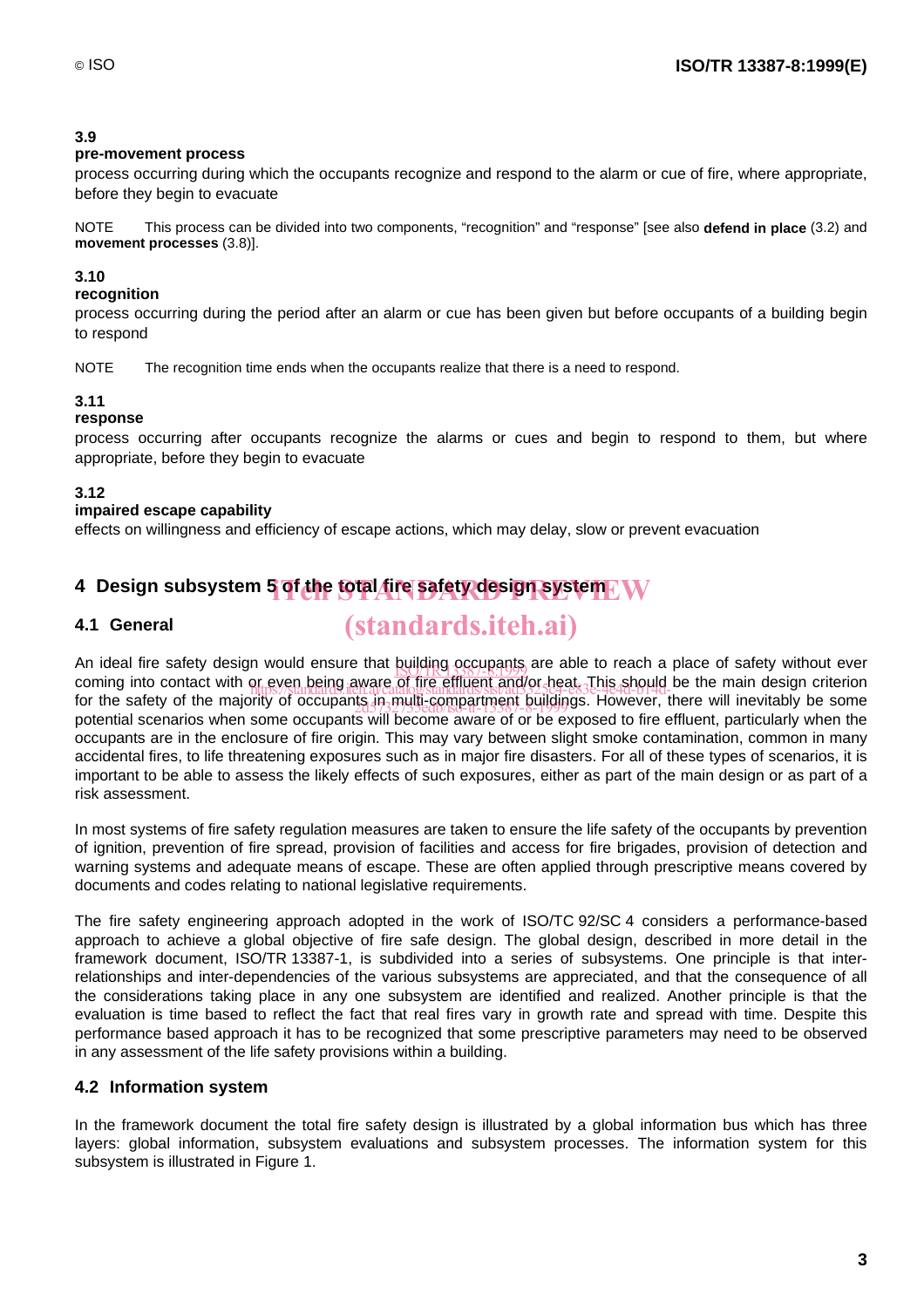## **4.3 Function of subsystem 5**

The function of subsystem 5 is to determine the location and condition of the occupants with respect to time. The analysis necessary is illustrated in the flow chart, Figure 2.

The upper part of the flow chart shows the input data from the relevant sections of the global information system and the framework document ISO/TR 13387-1.

The next part identifies the processes necessary for the evaluations.

The next part shows the evaluation of occupant condition and location, which are output to the global information system at the bottom for further processing.

#### ISO TC 92/SC 4 FIRE SAFETY ENGINEERING BUS SYSTEM

Subsystem 5 (SS5) — Life safety — Occupant behaviour, location and condition

#### **SC4 GLOBAL INFORMATION BUS**  $\mathbf{B}$  and  $\mathbf{B}$

|                 | Prescribed/Estimated design parameters                    |           |   |                         |          |  |      |   |  |  |
|-----------------|-----------------------------------------------------------|-----------|---|-------------------------|----------|--|------|---|--|--|
|                 | <b>Building</b>                                           | Q         | a |                         |          |  |      |   |  |  |
|                 | 2 Environmental                                           |           |   |                         |          |  |      |   |  |  |
|                 | 3   Fire loads                                            |           |   |                         |          |  |      |   |  |  |
|                 | $4$   Fire scenarios                                      | о         |   |                         |          |  |      |   |  |  |
| 5               | Occupant                                                  |           | Ω |                         |          |  |      |   |  |  |
|                 | <b>Simulation dynamics (Profile/Time)</b>                 |           |   |                         |          |  |      |   |  |  |
| 6               | <b>Building</b> condition                                 | ۰         | О |                         |          |  |      |   |  |  |
| 7               | Contents condition                                        |           | О |                         |          |  |      |   |  |  |
|                 | 8 Effluent/Species                                        | o         | a |                         |          |  |      |   |  |  |
| 9               | Occupant condition                                        |           |   |                         |          |  |      |   |  |  |
|                 | 10 Occupant location                                      | G         | G |                         |          |  |      |   |  |  |
| 11 <sub>1</sub> | Pressure/Velocity https://standards.iteh.ai/catalog/stan9 |           |   |                         |          |  | 1.1L |   |  |  |
|                 | 12 Size of fire/Smoke<br>2d5732735edb/is                  |           |   | 2287                    | $Q = 16$ |  |      |   |  |  |
| $\overline{13}$ | Thermal                                                   | О         | О |                         |          |  |      |   |  |  |
|                 | Intervention effects                                      |           |   |                         |          |  |      |   |  |  |
|                 | 14   Alarm activation                                     |           | о |                         |          |  |      |   |  |  |
|                 | 15 Control activation                                     |           | О |                         |          |  |      |   |  |  |
|                 | 16 Suppression activation                                 | $\bullet$ | О |                         |          |  |      |   |  |  |
|                 | 17   Fire brigade intervention                            |           |   |                         |          |  |      |   |  |  |
|                 | <b>SS5 EVALUATIONS</b>                                    |           |   |                         |          |  |      |   |  |  |
|                 | Occupant location                                         |           |   | ₮                       |          |  |      | О |  |  |
| $\mathbf{2}$    | Occupant condition                                        |           |   | ₮                       |          |  |      |   |  |  |
|                 | <b>SS5 PROCESSES</b>                                      |           |   |                         |          |  |      |   |  |  |
|                 | Pre-movement                                              |           |   | ₮                       |          |  |      |   |  |  |
| 2               | Movement                                                  |           |   | ¥                       |          |  |      |   |  |  |
| 3               | Physical effect of fire on occupants                      |           |   | ✖                       |          |  |      |   |  |  |
| 4               | Phychological effect of fire on occupants                 |           |   | $\overline{\textbf{x}}$ |          |  |      |   |  |  |

**Bus** connection key

 $\bullet$  = Input data

 $\bullet$  = Output data

 $\mathsf{X}$  = Subsystem bus data exchange

**Figure 1 — Illustration of the global information, evaluation and process buses for SS5**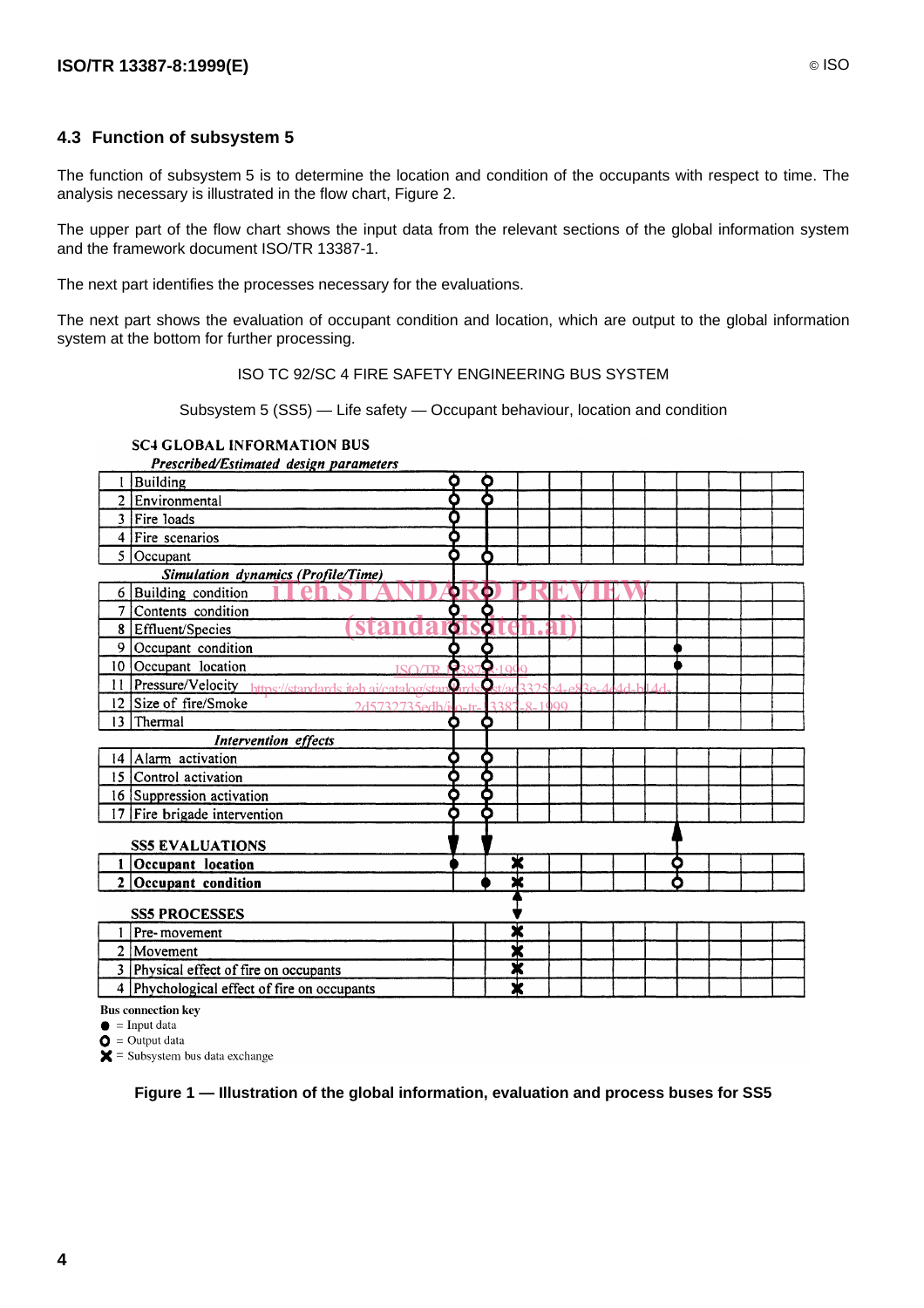

#### **Figure 2 — Life safety engineering flow chart**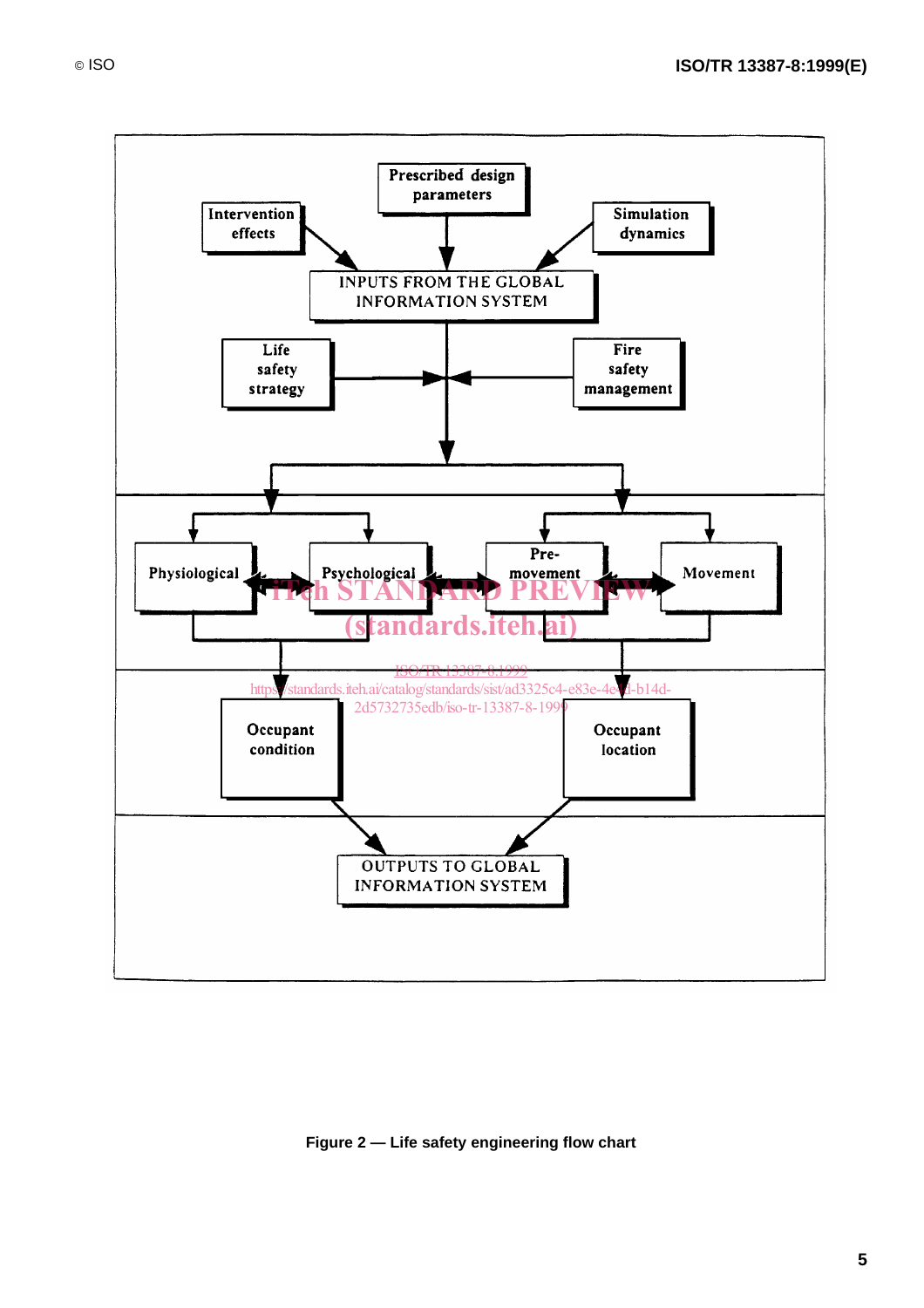# **5 Subsystem 5 (SS5) life safety: evaluations**

#### **5.1 General**

The purpose of any life safety strategy is to ensure that, in the event of a fire the occupants will be able to leave the building, evacuate to a designated space within a building, or remain in situ (as appropriate), without being exposed to untenable conditions. An ideal fire safety design would ensure that building occupants are able to reach a place of safety without ever coming into contact with or even being aware of fire effluent and/or heat. This should be the main design criterion for multi-compartment buildings. However, there will inevitably be some potential scenarios when some occupants will become aware of or be exposed to fire effluent, particularly when the occupants are in the enclosure of fire origin. This may vary between slight smoke contamination, common in many accidental fires, to life threatening exposures such as in major fire disasters. For all of these types of scenarios, it is important to be able to assess the likely effects of such exposures, either as part of the main design or as part of a risk assessment. A single acceptable criterion of no permitted exposure could impose serious constraints on the design. This part of ISO 13387 allows for a more flexible approach to fire safety engineering by providing a basis for estimating levels of exposure that would not be expected to seriously impair escape or impair health.

Whilst the processes for determining the occupant location and the occupant condition can be dealt with as discreet issues, there is in reality significant interaction between them. Guidance is given in this clause on the processes involved and on these potential interactions. The life safety strategy developed for a building is an integral element of the design philosophy detailed in the framework document ISO/TR 13387-1.

The strategy may require evacuation of the occupants, by either simultaneous or phased procedures, evacuation to a place of safety within a building or that occupants remain in a place of safety. The strategy should not normally<br>rely on direct assistance to the occupants, except for special cases such as evacuation of people with dis rely on direct assistance to the occupants, except for special cases such as evacuation of people with disabilities.

In order to determine the adequacy of fire engineering design of buildings in terms of life safety, it is necessary to evaluate over time, the impact of the design fire scenario on the occupants in terms of their:<br>
SO/TR 13387-8:1999

- a) location; https://standards.iteh.ai/catalog/standards/sist/ad3325c4-e83e-4e4d-b14d-2d5732735edb/iso-tr-13387-8-1999
- b) condition.

The location of occupants within a building, at any one time, and the way occupant location changes with time during normal use and emergency situations depends upon the interaction of a variety of parameters related to the characteristics of the building and the occupants, the fire safety management system adopted and the developing fire scenario. The condition of the occupants depends upon their psychological and physiological state before the fire and the subsequent effects of the developing emergency including any exposure to fire effluent and heat.

As a result of the very large number of variables involved, difficulties in their identification and quantification and difficulties in predicting interactions between them, not even the most complex and sophisticated behavioural and physiological model can hope to provide a full representation of all the possible processes and outcomes of any scenario. Some methods are designed to address only one or a few of these processes, while others claim to provide a more global approach. It is therefore important when evaluating any particular building design to take account of all the parameters which may affect the life safety of occupants and chose appropriate evaluation methodology. The different methods available are reviewed in clause 6. It is essential that a design review is first undertaken before the application of any of the engineering methods discussed. The following subclauses introduce the various inputs and parameters to be considered and discuss aspects that are essential to the evaluation process.

#### **5.2 Inputs required from the global information bus**

As shown in Figure 2 there are essentially four categories of information required to determine the condition and location of occupants:

- a) the building characteristics and fire safety management strategy;
- b) the occupant characteristics;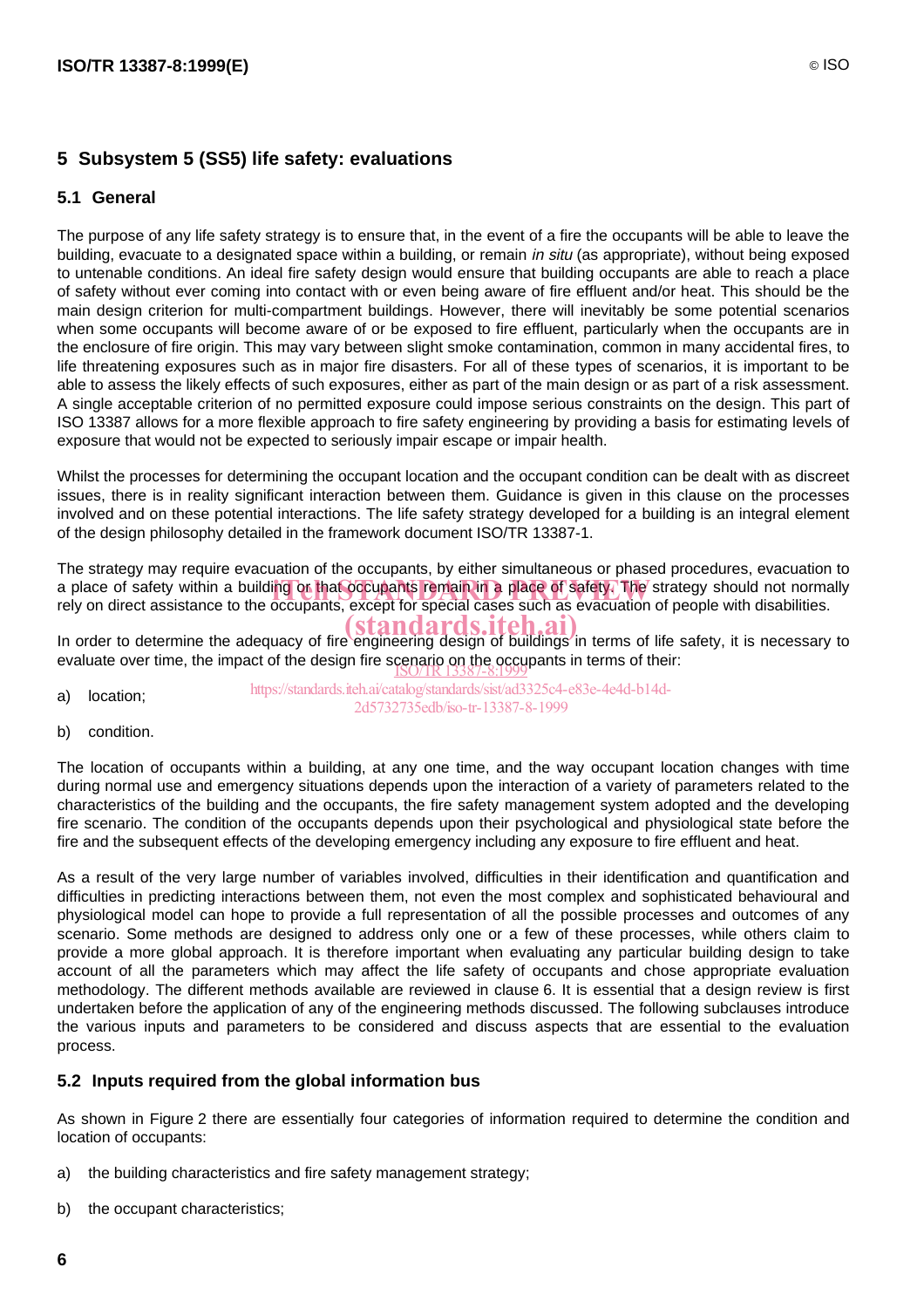- c) the fire simulation dynamics;
- d) intervention effects.

#### **5.2.1 The building characteristics and fire safety management strategy**

The first major input to the life safety evaluation processes comprises details of the building characteristics, its management in relation to fire safety and the emergency life safety strategy. These comprise the basic building dimensions, internal arrangement and services relevant to fire safety, as follows:

- layout and geometry (including size, building height, ceiling height, layout, complexity, compartment, subdivision into internal spaces, interconnection of spaces; travel distances; door and stair corridor widths, normal circulation routes, opening/closing forces of fire doors; door furniture);
- escape routes [including: visual access, complexity, protection (passive/active), lengths, horizontal, vertical (escape upwards or downwards), accessibility (for example by break-glass and key only, by crash bar), use during normal flows in building, final exits (number distribution related to characterization data), etc.];
- building use [including general building/occupancy type (for example office, department store, theatre, etc.), layout and functions/uses in particular locations within the building which may impact on likely behavioural responses and escape route usage (some functions may tend to provide easy access and escape while others may not)];
- fire safety management system (including management of the building; management and maintenance of essential equipment; management of staff and occupants of the building; fire prevention management; essential equipment, management of staff and occupants of the building, fire prevention management<br>management flexibility; training of staff and occupants, security and fire surveillance, emergency procedures);
- life safety strategy (including life safety design philosophy, evacuation strategies; passive/active fire control systems, fire detection, alarm and communication systems, facilities for fire brigade, emergency lighting, wayfinding system, fire safety managemen<u>t)O/TR 13387-8:1999</u>

https://standards.iteh.ai/catalog/standards/sist/ad3325c4-e83e-4e4d-b14d-

- application of active systems (including sprinkler/spray systems) sprinklers for life safety, gas suppression systems, smoke management or extraction and ventilation systems);
- signs and lighting (including emergency lighting);
- refuge areas (form, degrees of protection and tolerability, communication systems and connection to escape routes, staging areas, access for assisted escape or rescue);
- environmental considerations (for example wind and internal air pressurization on door opening force, evacuations in wet, hot or cold conditions, dress requirements, effect of snow on exits).

Guidance on these parameters is given in A.1.

#### **5.2.2 The occupant characteristics**

The second major input to the life safety evaluation process is the occupant characteristics. The main considerations are the likely nature and timing of occupant response to cues or alarms and likely subsequent pattern and timing of occupant movements, particularly in carrying out an evacuation if required. Also important is the likely susceptibility of the occupants to sight of or exposure to fire effluent or heat.

Occupant characteristics to be considered include:

- a) population numbers and density: expected numbers in each occupied space including seasonal variations;
- b) familiarity with the building: depends on factors such as occupancy type, frequency of visits and participation in emergency evacuations;
- c) distribution and activities;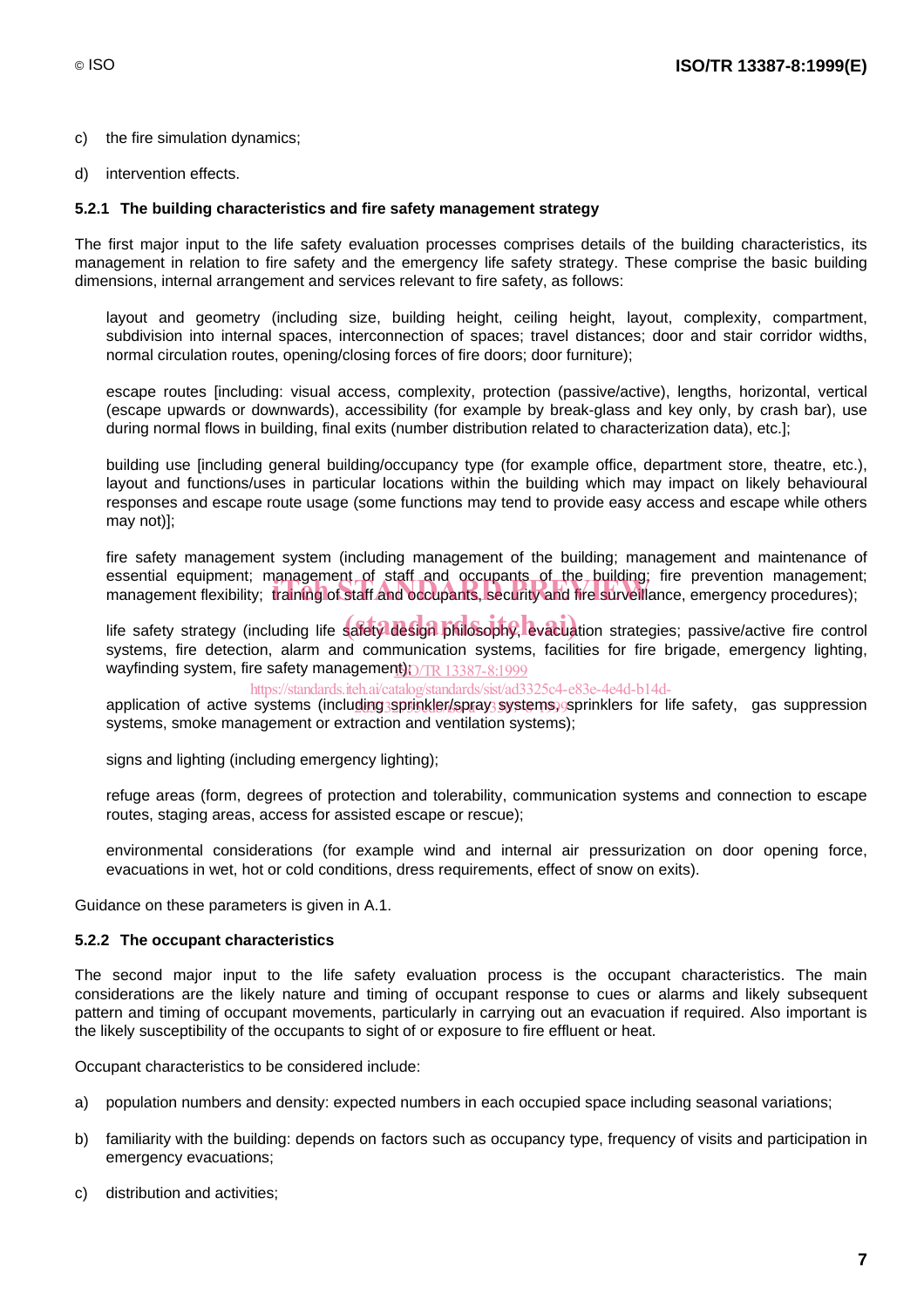- d) alertness: depends on factors such as activities, time of day, sleeping or awake;
- e) mobility: depends on factors such as age and any disabilities;
- f) physical and mental ability;
- g) social affiliation: extent to which occupants present as individuals or in groups such as family groups, groups of friends, etc.;
- h) role and responsibility: includes categories such as member of the public, manager, floor warden, etc.;
- i) location: location in building relative to escape routes, etc.;
- j) commitment: extent of commitment to activities engaged in before the fire;
- k) focal point: point where occupant attention is directed, such as the stage in a theatre or a counter in a shop;
- l) responsiveness: extent to which occupant is likely to respond to alarms, etc.;
- m) occupant condition: as determined by the analysis of occupant condition.

Guidance on these parameters is given in A.2.

#### **5.2.3 The fire simulation dynamics**

The third major input to the life safety evaluation process is the fire simulation dynamics. The object of the life safety<br>design is to protect occupants from exposure to fire effluents or heat (or physical trauma from str design is to protect occupants from exposure to fire effluents or heat (or physical trauma from structural failure). This is achieved by a combination of the provision of adequate means of escape and protection of occupied spaces.<br>In order to evaluate life safety during a fire it is necessary to obtain continuous information on the exten In order to evaluate life safety during a fire it is necessary to obtain continuous information on the extent of the fire and fire effluent and their effect on the building. ISO/TR13387-8:1999

The following specific factorshtps://standards.jteh.ni/catalog/standards/sist/ad3325c4-e83e-4e4d-b14d-

a) Fire alarms and cues available to occupants. 2d5732735edb/iso-tr-13387-8-1999

 When the fire originates in an occupied enclosure it is necessary to determine the visibility of the flames and smoke, so that an estimate can be made of the time when occupants would become aware of the situation, and how they would respond to it. For both occupied and unoccupied fire enclosures it is necessary to know when an automatic alarm system would be triggered, and when information on fire spread would be available from analogue addressable systems. The main requirement is to be able to determine what information is available to building occupants throughout the fire incident.

b) Fire size and extent, smoke density, toxic gas concentrations, temperature and heat flux in all building enclosures, activation of suppression and smoke control systems.

 For all enclosures in the building it is necessary to know the size of the fire, the extent to which it is contained or has spread through adjacent enclosures, any structural failures and the temperature and heat fluxes in affected enclosures. It is also necessary to known the optical density and concentrations of irritant gases in the smoke, and the concentrations of asphyxiant gases present. For occupied enclosures this information is required to assess the tenability of the enclosure to occupants, and the extent to which their escape out of each enclosure is affected. For unoccupied enclosures the information is required particularly if they form part of potential escape routes or refuges. Where the fire effluent is in well defined layers, the height of the hot layer and downward radiant flux need to be reported.

#### **5.2.4 Intervention effects**

Circumstances may arise in a building where the intervention of the fire brigade is necessary to secure the safety of the occupants. To assist the fire brigade in the execution of intervention strategies, it is necessary to include appropriate facilities in the design of the building. Further guidance in given in annex B.